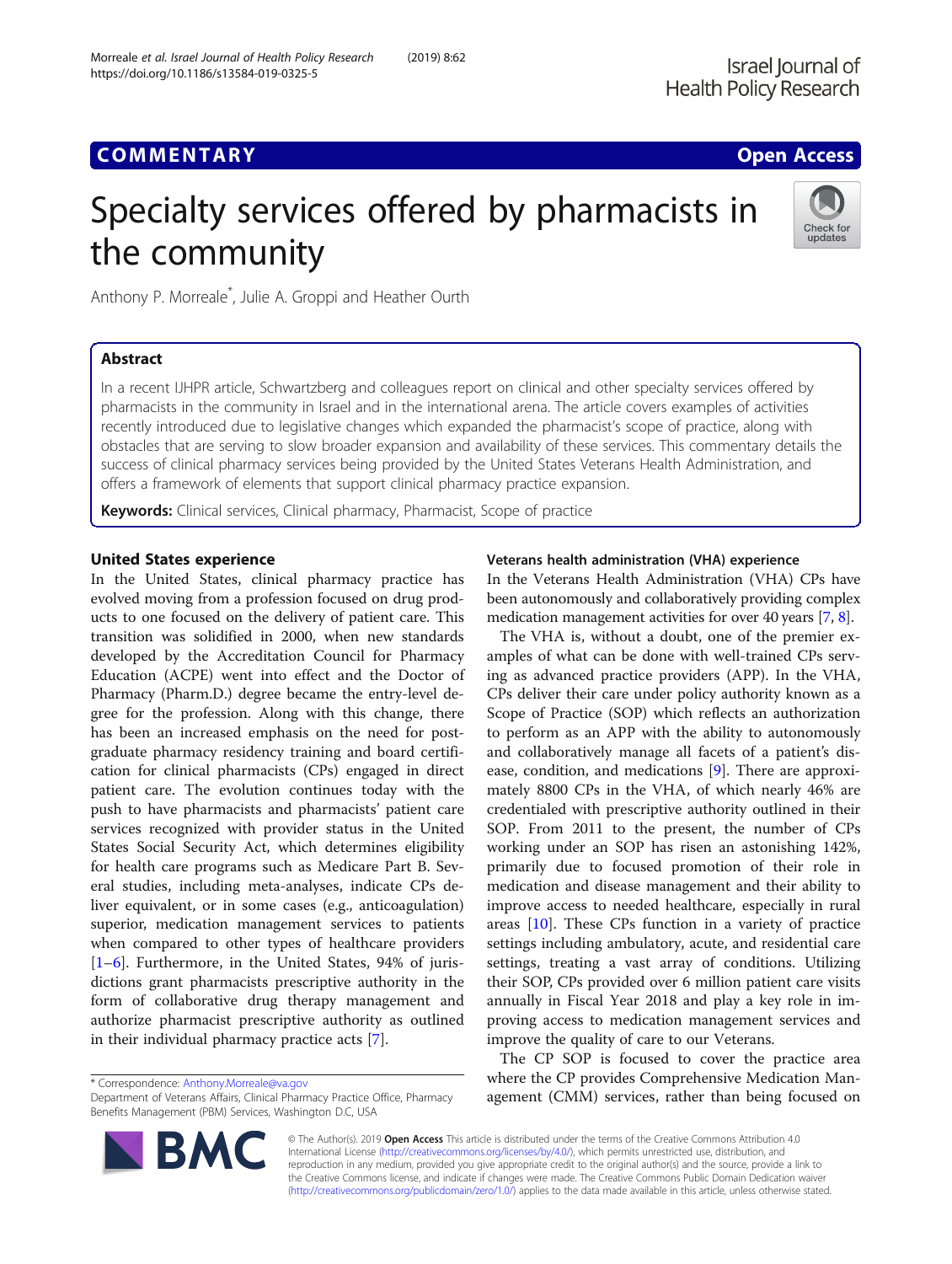disease states that they manage or medications they may prescribe. In addition, the SOP does not only include prescriptive authority but also core elements essential to the provision of CMM services, such as ordering related laboratory tests and diagnostic studies, performing physical measurements and objective assessments, making referrals for additional patient care needs, and performing other necessary activities to facilitate patient care [\[9](#page-2-0)]. It is imperative that these core elements are not uncoupled to ensure that the CP is able to provide a full range of services to support the provision of CMM. Within this SOP, the CP functions with a high level of autonomy and engages in independent clinical decisionmaking, assuming accountability for their provision of care. An example of this comprehensive SOP is seen in the primary care practice setting, where a "global" SOP encompasses chronic disease state management including, but not limited to, diabetes, hypertension, hyperlipidemia, smoking cessation, pain management, hepatitis C, and osteoporosis. Essential to the process is that each CP, based on demonstrated areas of competence, is granted the right by the individual facility to practice autonomously in those areas. This process mirrors that used for physicians with oversight by the medical staff. This lends itself to a robust process by which oversight of the practice, namely through an Ongoing Professional Practice Evaluations (OPPE) system, assures the highquality care provided by the CP.

Some of the accomplishments the VHA has seen when incorporating the CPs in their advanced practice roles in ambulatory care are in the foundational areas of primary care, mental health, and pain management. There are over 1700 CPs with an SOP and prescriptive privileges in primary care. During Fiscal Year (FY) 2018, there were over 1.4 million patient care encounters with a primary care CP. The most common disease state interventions documented by these CPs were for diabetes management (876,154), anticoagulation (404,572), hypertension (242,607), lipid management (119,122), and tobacco cessation (60,020). In the mental health practice area there are over 360 CPs with an SOP and prescriptive privileges. During FY 2018, there were 325,358 patient care encounters with a mental health CP. These pharmacists treat a wide variety of mental health conditions, such as depression, post-traumatic stress disorder (PTSD), anxiety, insomnia, schizophrenia, bipolar disorder and substance use disorder. Additionally, VHA graduates over 600 pharmacy residents annually, of which 75 have specialized postgraduate year 2 (PGY2) mental health pharmacy residency training. In pain management, there are over 200 CPs with an SOP and prescriptive privileges. In FY 2018, those CPs provided 160, 817 patient care encounters in pain management. Services provided include opioid and non-opioid medication

management, high risk assessments, urine drug screening interpretation, opioid education and naloxone distribution, and non-pharmacological interventions. Applying this framework to each practice setting where CP provide direct patient care allows VHA to fully describe the roles, responsibilities, interventions and CMM services provided by the CP provider and sets the stage for practice advancement within the care setting as well as further analysis of patient care outcomes.

### Conclusions

Schwartzberg and colleagues report on clinical and other specialty services offered by pharmacists in the community in Israel and in the international arena. They rightly point out that several other countries and health systems have capitalized on the education, training and skills of the CPs in a way not yet seen in Israel or other locations. The work of CPs in the VA is an excellent example of what can be achieved when deploying these well-trained professionals broadly across the healthcare system, especially in practice areas that are pharmacotherapy intensive.

This provider model, in which a healthcare team including the pharmacist, physician, and nurse work together to form a strategic partnership focused on optimizing patient outcomes, is a crucial component to ensuring patients receive the care and services that they so greatly need.

#### Abbreviations

ACPE: Accreditation Council for Pharmacy Education; APP: Advanced Practice Provider; CMM: Chronic Medication Management; CP: Clinical Pharmacists; OPPE: Ongoing Professional Practice Evaluations; Pharm. D.: Doctor of Pharmacy Degree; SOP: Scope of Practice (SOP); VA: Veterans Administration; VHA: Veterans Health Administration

#### Acknowledgements

not applicable.

#### Authors' contributions

All three authors participated equally. All authors read and approved the final manuscript.

#### Authors' information

Anthony P. Morreale, Pharm.D., MBA, BCPS, [Anthony.Morreale@va.gov](mailto:Anthony.Morreale@va.gov) Serves as Associate Chief Consultant for Clinical Pharmacy and Policy for VA Pharmacy Benefits Management Services (PBM) in VA Headquarters. Julie A. Groppi, Pharm.D., FASHP, [Julie.Groppi@va.gov](mailto:Julie.Groppi@va.gov) Serves as PBM Program Manager, Clinical Pharmacy Practice Policy and Standards, Clinical Pharmacy Practice Office (CPPO) VA Pharmacy Benefits Management Services (PBM) in VA Headquarters.

Heather Ourth, Pharm.D., BCPS, BCGP, [Heather.Ourth@va.gov](mailto:Heather.Ourth@va.gov) Serves as National Program Manager: Clinical Pharmacy Practice Program and Outcomes Assessment Clinical Pharmacy Practice Office (CPPO) VA Pharmacy Benefits Management Services (PBM) in VA Headquarters

#### Funding

## not applicable.

#### Availability of data and materials

The datasets used and/or analyzed during the current study are available from the corresponding author on reasonable request.